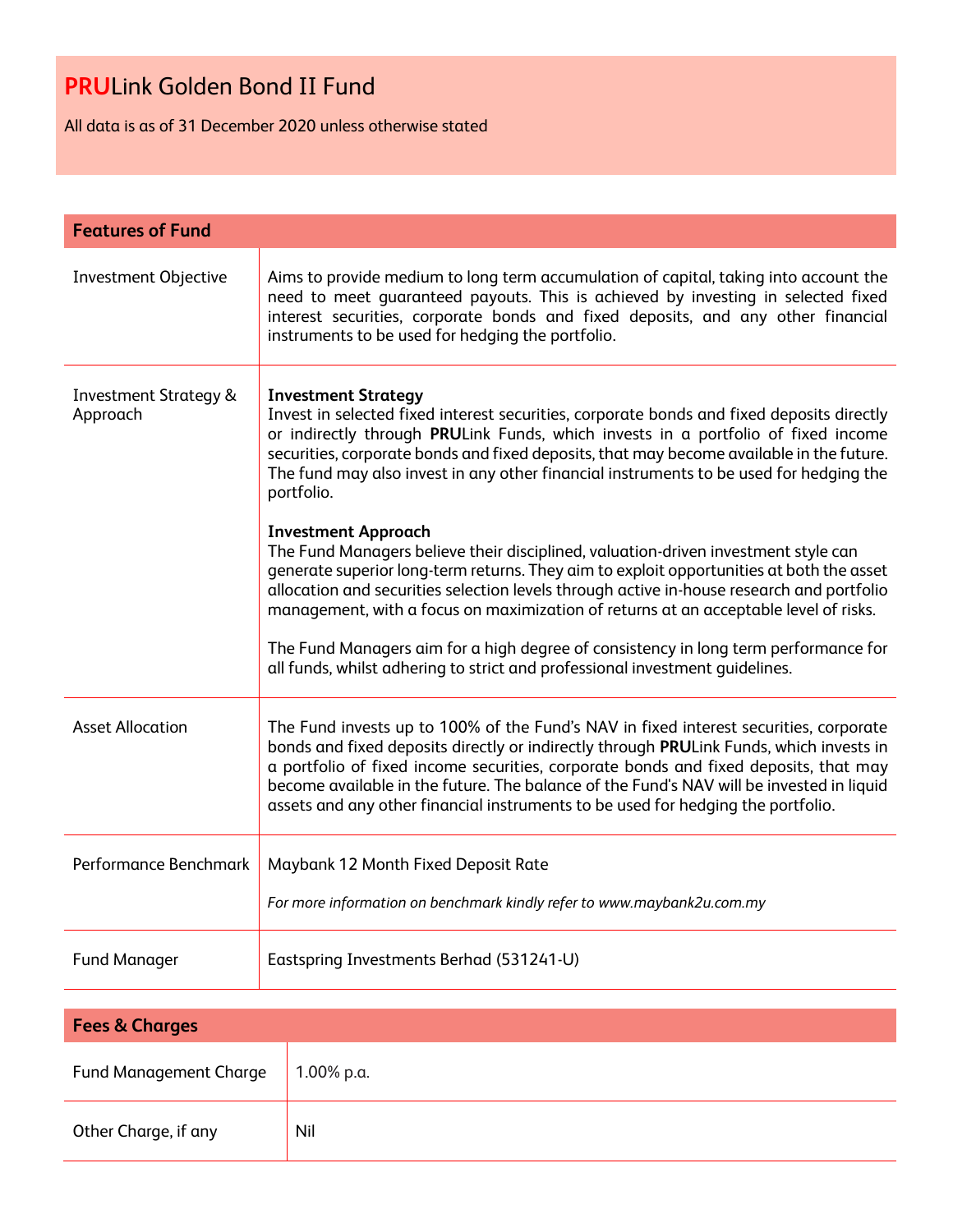All data is as of 31 December 2020 unless otherwise stated

## **Fund Performance**



### **PRU**Link Golden Bond II Fund Vs. 12 Month Maybank Tier 1 Fixed Deposit Rate

**Notice: The graphs are included for illustrative purposes only. Past performance of The Fund is not an indication of its future performance.**

| Year | <b>Actual Performance</b><br><b>PRULink Golden Bond Fund II</b> | <b>Benchmark</b><br><b>Maybank 12 Month Fixed Deposit Rate</b> |
|------|-----------------------------------------------------------------|----------------------------------------------------------------|
| 2013 | 1.88% *                                                         | 1.56% *                                                        |
| 2014 | 4.36%                                                           | 3.22%                                                          |
| 2015 | 4.23%                                                           | 3.30%                                                          |
| 2016 | 4.73%                                                           | 3.21%                                                          |
| 2017 | 4.85%                                                           | 3.10%                                                          |
| 2018 | 4.29%                                                           | 3.34%                                                          |
| 2019 | 8.95%                                                           | 3.18%                                                          |
| 2020 | 5.10%                                                           | 2.22%                                                          |

\*Fund Performance is from fund launch date until year end of the same year (non-annualised return).

*Sources: Lipper IM and Bloomberg, 31 December 2020*

Notice: Past performance is not an indication of its future performance. This is strictly the performance of the investment/underlying funds, and not the returns earned on the actual premiums paid of the investment-linked insurance product.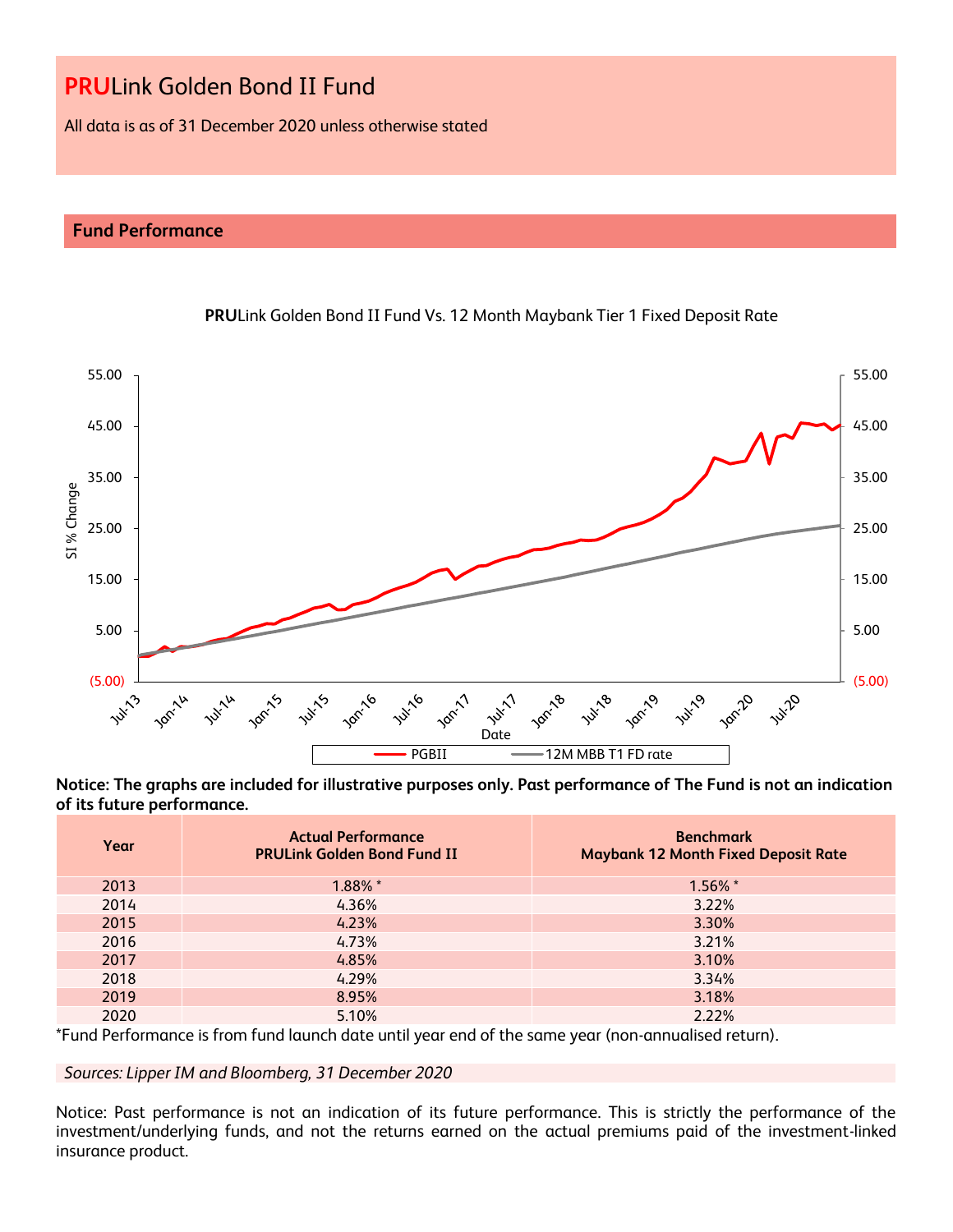All data is as of 31 December 2020 unless otherwise stated

Basis of calculation of past performance:

$$
= \left(\frac{Net\text{ Asset Value for Year }n}{Net\text{ Asset Value for Year }n-1}-1\right)\%
$$

## **Investment Risks**

**Please refer to the Appendix 1 for the detailed Investment Risks listing below by order of importance:**

- (A) Interest Rate Risk
- (B) Credit / Default Risk
- (C) Liquidity Risk
- (D) Market Risk
- (E) Issuer Risk
- (F) Country Risk
- (G) Risk of Non-Compliance
- (H) Concentration Risk
- (I) Management Company Risk
- (J) Inflation Risk
- (K) Investment Managers' Risk

### **Risk Management**

### **Forecasting Risk**

Potential risks are taken into consideration in the process of sector allocation and stock selection based on analysis on various key factors such as economic conditions, liquidity, qualitative and quantitative aspects of the securities.

### **System Control**

Risk parameters are set internally for each fund, depending on client's risk profile. These risk parameters include limits of issuer bet, group issuer, sector rating and issue size of the securities held in the portfolio.

A front-end office system is in place to monitor portfolio risks, serving as an auto filter for any limitations or breaches.